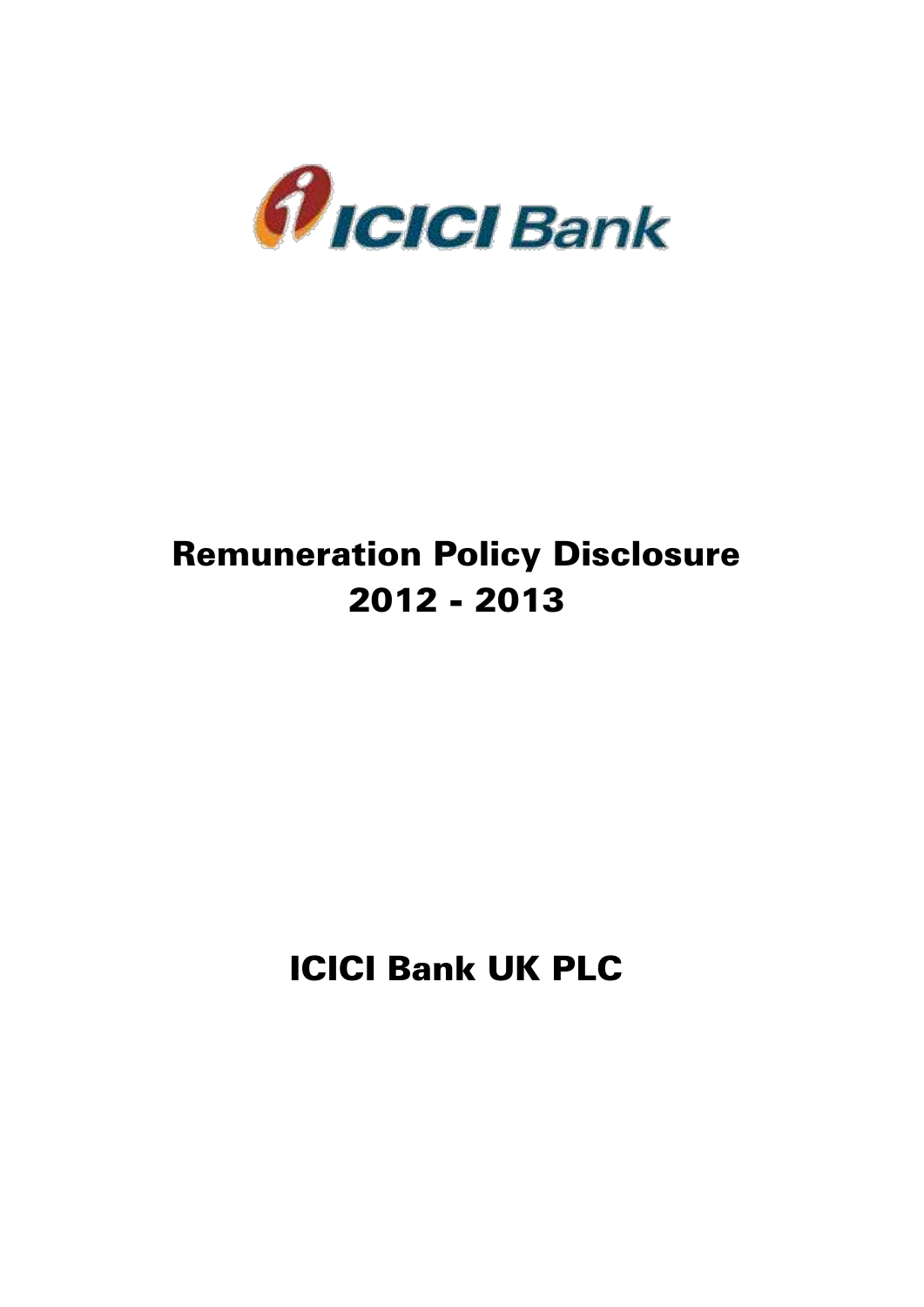## ICICI BANK UK PLC

### Remuneration Policy Disclosures

ICICI BANK UK Plc (The Bank) follows a conservative and comprehensive approach towards Rewards Management. The compensation policy is approved by the Board Governance and Ethics committee (BG&EC).

#### Governance & Board involvement

The BG&EC is responsible for the overview of the Remuneration Policy, Management Committee remuneration and finalising remuneration arrangements for the Managing Director & CEO of ICICI Bank UK Plc. This is in line with the current regulatory recommendations with regards to the BG&EC's involvement in approving remuneration for directors and other members of the Bank's senior management. The BG&EC is chaired by a Non Executive Director and none of its members hold an executive position with the Bank.

The BG&EC reviews its compensation policy from time to time in line with the strategy adopted by the Bank and changing market dynamics. It always conforms to the regulatory environment.

#### Performance and Pay

The Bank follows the principles of balanced scorecard in designing its performance management system. Adequate attention is paid to the goal sheets to ensure a balance of financial goals with non-financial goals. The non financial goals cover relevant areas of customer service, process improvement, adherence to risk and compliance norms and employee capability building. For senior and middle management employees, financial goals do not exceed a weightage of 50%.

Staff engaged in all control functions including Compliance, Risk, Finance, Audit and others do not carry business profit targets in their goal sheets and hence are compensated independent of the business profit achievements. Their compensation is dependent on achievement of key results in their respective domain. Performance bonus is strongly linked to corporate performance, business performance and individual performance.

The Bank's revenue target is approved by the BG&EC, which periodically reviews the performance against the target and the means adopted for performance.

#### Design and Structure of Remuneration

Compensation is aligned to both financial and non-financial indicators of performance. Adequate attention is given to performance on parameters like customer service, process improvement, adherence to risk and compliance norms and employee capability building.

Further, employee compensation takes into account a balanced mix of external market pay and internal equity. The compensation outlay is based on cost and income ratios of the Bank.

The Bank has a judicious and prudent approach to compensation and does not use compensation as the only lever to attract and retain employees. No single business or functional leader determines the compensation structure. Good governance dictates a BG&EC approved and supervised compensation approach. The BG&EC comprises members who chair the various control committees of the Bank including Risk, Credit and Audit. The Bank does not encourage any kind of guaranteed bonus.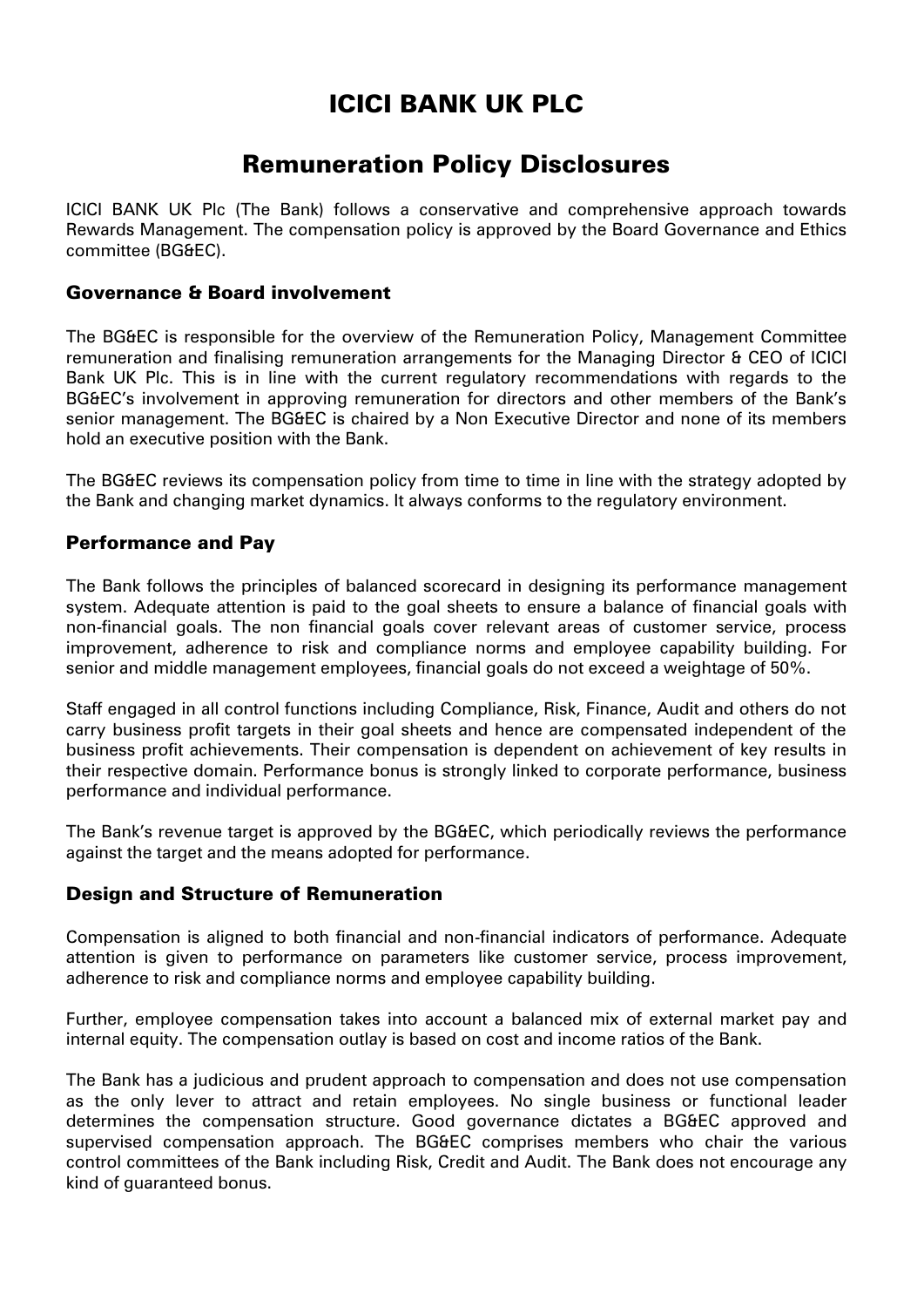The Bank follows bonus distribution method based on individual performance ratings. The performance ratings based bonus distribution matrix is determined by the BG&EC and the Bank does not follow a business wise bonus pool concept. No single individual determines the quantity of bonus available to a person. The performance rating of an individual is decided by skip levels and this determines the individual's payout as a percentage of one's base salary.

The BG&EC reviews the performance and approves the rate of bonus to be paid, the increments to be given to the Managing Director & CEO and members of the Management Committee and bonus rates to be paid to various levels as per the performance of the Bank, business group and individual employee.

The BG&EC approves the threshold organisational performance gates for bonus to be paid. The committee may also fix the annual bonus as 'nil' if the data and analysis show that the performance is far below the expected levels.

#### Deferral of variable component including risk adjustments

The total compensation is a prudent mix of fixed pay and variable pay. The variable pay is higher at senior levels and lower at junior levels. The variable compensation will consist of performance bonus and Employee Stock Options (ESOS).

At senior levels, the Bank pays 100% of the deferred variable remuneration in shares for a vesting period spanning four years with a rear load at 20%, 20%, 30%, 30% vesting each year after the first year of grant. Most Code Staff have more than 50% of their variable pay deferred in share form for FY 2013 The Bank's financial year ends in March of every year. This is paid based on compliance with performance norms both in financial and non financial domain and does not favour inappropriate risk-taking, thus aligning senior management interests with those of the shareholders. All invested options are lapsed in the event of termination of the code staff's employment for cause.

ESOS aims at achieving twin objectives of aligning senior and middle management compensation to long term shareholders interests and retention of employees identified as Talent (High Potential) under the Talent Management System. ESOS aim at aligning senior management behavior to the long-term view of the Bank's performance and to create individual stake in the Bank's success.

The vesting schedule of the ESOS is spread over a period of four years to fully realise the impact of the decisions taken at senior management levels and the real value created for the shareholders.

The Bank is not a listed company and the employees are granted options under the ESOS scheme of ICICI Bank India Ltd. This scheme is approved by the shareholders of ICICI Bank Ltd. The BG&EC will evaluate the levels for grant of ESOS. The ESOS scheme will be implemented as approved by the shareholders of ICICI Bank Ltd.

The Bank follows a conservative approach to cash bonus payouts. The quantum of bonus for an employee does not exceed 60% of base salary and is paid on an annual basis. In an exceptional performance event if the quantum of bonus for an employee exceeds 60% of the base salary, the bonus payout will be deferred.

Any bonus payout in excess of 60% of the base salary will be reviewed by a committee of senior managers from (a) risk management, (b) finance group, (c) internal audit, (d) business and (e) human resources.